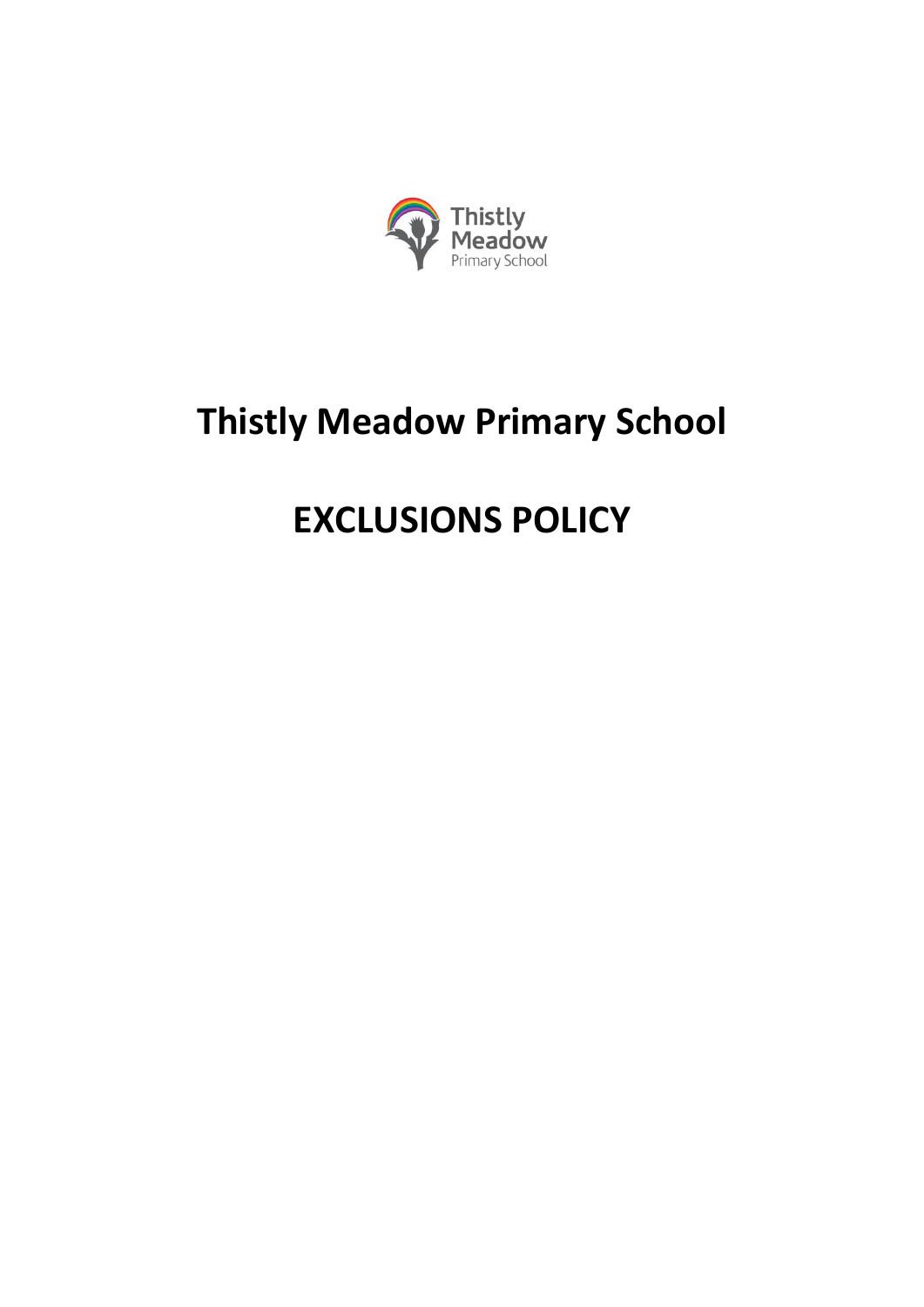# **THISTLY MEADOW PRIMARY SCHOOL EXCLUSIONS POLICY**

#### **Overview**

It is the policy of Thistly Meadow Primary School to try to deal with all behavioural issues in an active, positive way, employing a wide range of strategies, including those specifically designed to avoid such issues reaching the point of exclusion.

Exclusions can be a worrying, upsetting and difficult time for parents and their child. Provided here is a brief overview of the process involved when a child has either been excluded from school permanently or for a fixed period (including lunch times). The process of exclusion that all schools must follow is based on the guidance *DfE Exclusion from maintained schools, Academies and pupil referral units in England (updated September 2017).* Guidance for Parents (Appendix A) sets out the process for exclusions in further detail.

The exclusion guidance affects all pupils, including those who may be below or above compulsory school age. However, the guidance in relation to education provision beyond the sixth day, only applies to those children who are of compulsory age school and are excluded for more than six days. This means if your child is of compulsory school age, they will continue to receive an education provision beyond the sixth day of exclusion.

# **Purpose of this policy**

This policy is based on statutory guidance from the Department for Education: Exclusion from maintained schools, academies and pupil referral units (PRUs) in England.

It is based on the following legislation, which outline schools' powers to exclude pupils:

- Section 52 of the Education Act 2002, as amended by the Education Act 2011
- The School Discipline (Pupil Exclusions and Reviews) (England) Regulations 2012

In addition, the policy is based on:

- Part 7, chapter 2 of the Education and Inspections Act 2006, which looks at parental responsibility for excluded pupils
- Section 579 of the Education Act 1996, which defines 'school day'
- The Education (Provision of Full-Time Education for Excluded Pupils) (England) Regulations 2007, as amended by The Education (Provision of Full-Time Education for Excluded Pupils) (England) (Amendment) Regulations 2014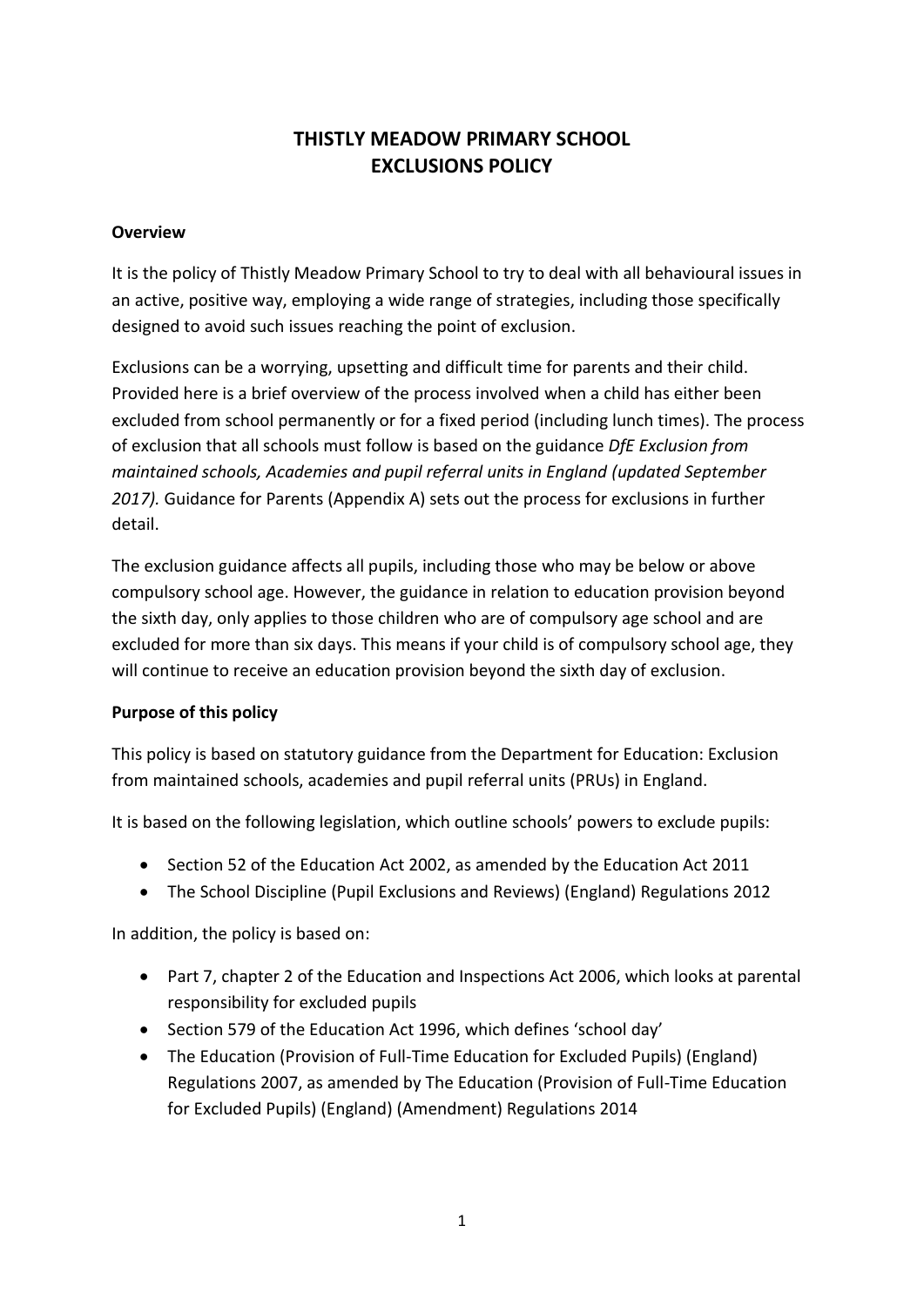# **1. Principles**

As a school we feel it is important to promote a caring and supportive environment to enable all members of the school community to feel secure, respected and therefore promote good behaviour in others. The development of personal qualities and social skills and the fostering of socially acceptable behaviour are an integral aspect of the school curriculum. The school seeks to reduce the number of incidents leading to exclusions by promoting a positive atmosphere of mutual respect and discipline within the school.

# **2. Behaviour**

Exclusion is a sanction used by the school only in cases deemed as **serious breaches** of the School Behaviour Policy.

A pupil may be at risk of an exclusion from school for:

- serious fighting
- verbal or physical assault of another pupil or adult
- threatening/intimidating behaviour towards other pupils and/or adults
- bullying behaviour including racism
- foul language directed at another pupil or adult
- defiance towards any authorised adult in the school
- damaging school or others' property
- persistent and repetitive disruption of lessons and other pupils' learning
- extreme misbehaviour, which is deemed outside the remit of the normal range of sanctions

# **3. Evidence of Poor Behaviour**

In many cases, except for when the pupil places himself or others at risk or there is a serious breach of the Behaviour Policy, the Head teacher and senior staff will have considered the following before making a decision about an exclusion:

- Verbal or written reports from members of staff
- Discussions with the pupils concerned
- Discussions with the parent/s of the pupils concerned
- Responses to any of the following:
	- o persistent loss of playtime
	- o entries into the school's behaviour monitoring systems / reports of incidents
	- o staff contacted parents / carers to inform them of their concerns with their child and the consequences could result in an exclusion as a consequence of poor behaviour.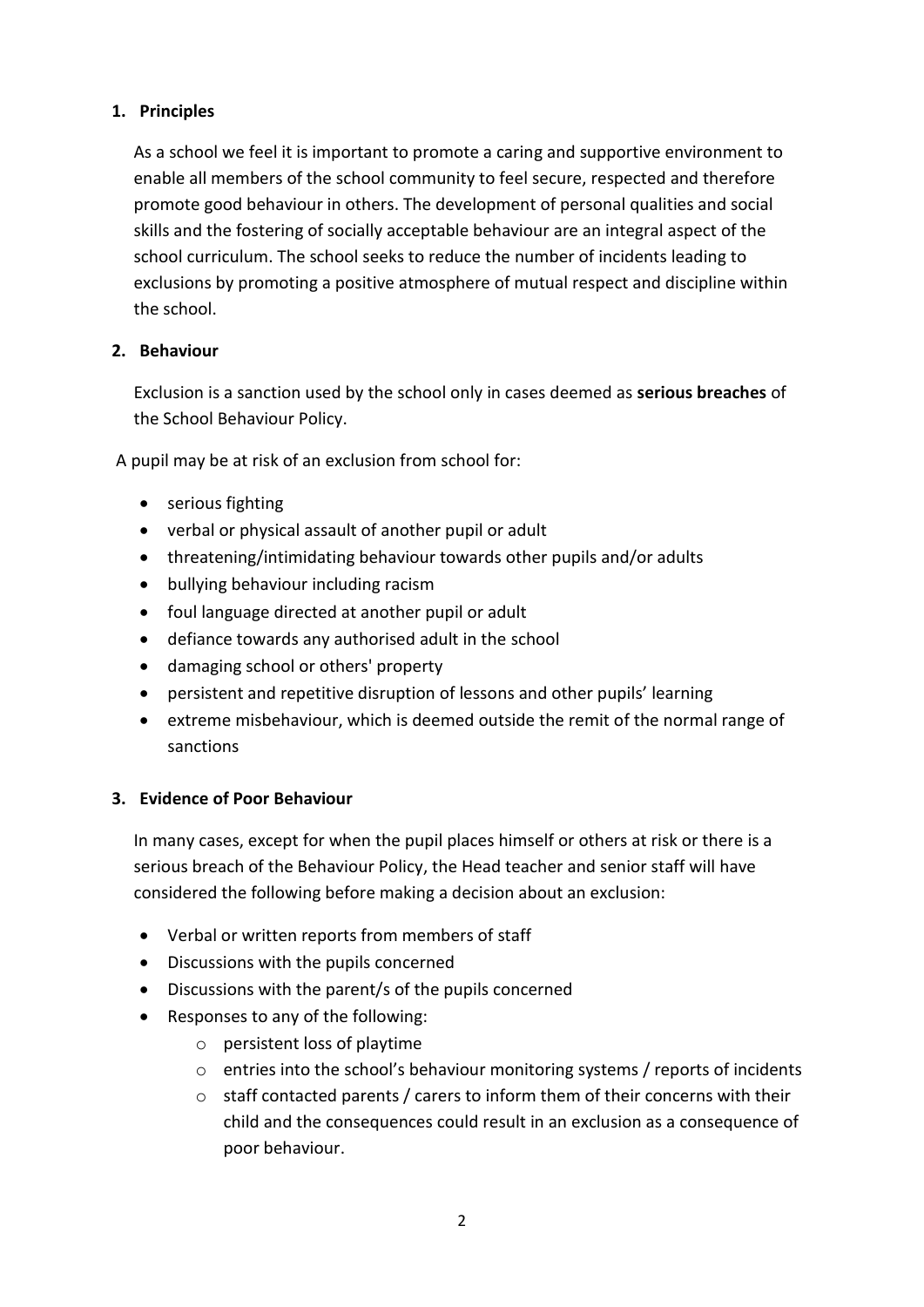# **4. Decision to exclude**

An exclusion from school can only be authorised by the Head teacher (including the Head of School or Deputy Head teacher acting on their behalf). If none are available to authorise the exclusion a decision should be deferred until the opportunity for authorisation is available.

A decision to exclude a pupil will be taken only:

- In response to serious or persistent breaches of the school's behaviour policy
- If allowing the pupil to remain in school would seriously harm the education or welfare of others

Before deciding whether to exclude a pupil, either permanently or for a fixed period, the Head teacher will:

- Consider all the relevant facts and evidence, including whether the incident(s) leading to the exclusion were provoked
- Consider if the pupil has special educational needs (SEN)
- Where possible, allow the pupil to give their version of events

# **5. Types of Exclusion**

# **In-School exclusion**

An In-School or internal exclusion is when a pupil is excluded from the rest of the school and must work away from their class for a fixed amount of time. This is not a legal exclusion but a discretionary measure, where a pupil's behaviour is escalating but there are not grounds for a fixed term exclusion.

# **Fixed Term Exclusion**

- Fixed period exclusions are either a set number of days or during lunch time. During this time a child must not return to school or enter the school premises.
- For the first 5 school days of an exclusion, or until the start date of any alternative provision where this is earlier, parents are legally required to ensure that their child is not present in a public place during school hours without a good reason. Parents may be given a fixed penalty notice or prosecuted if they fail to do this.
- The school regularly monitors the number of Fixed Term Exclusions to ensure that no group of pupils is unfairly disadvantaged through their use and that any underlying needs of individuals are being fully met.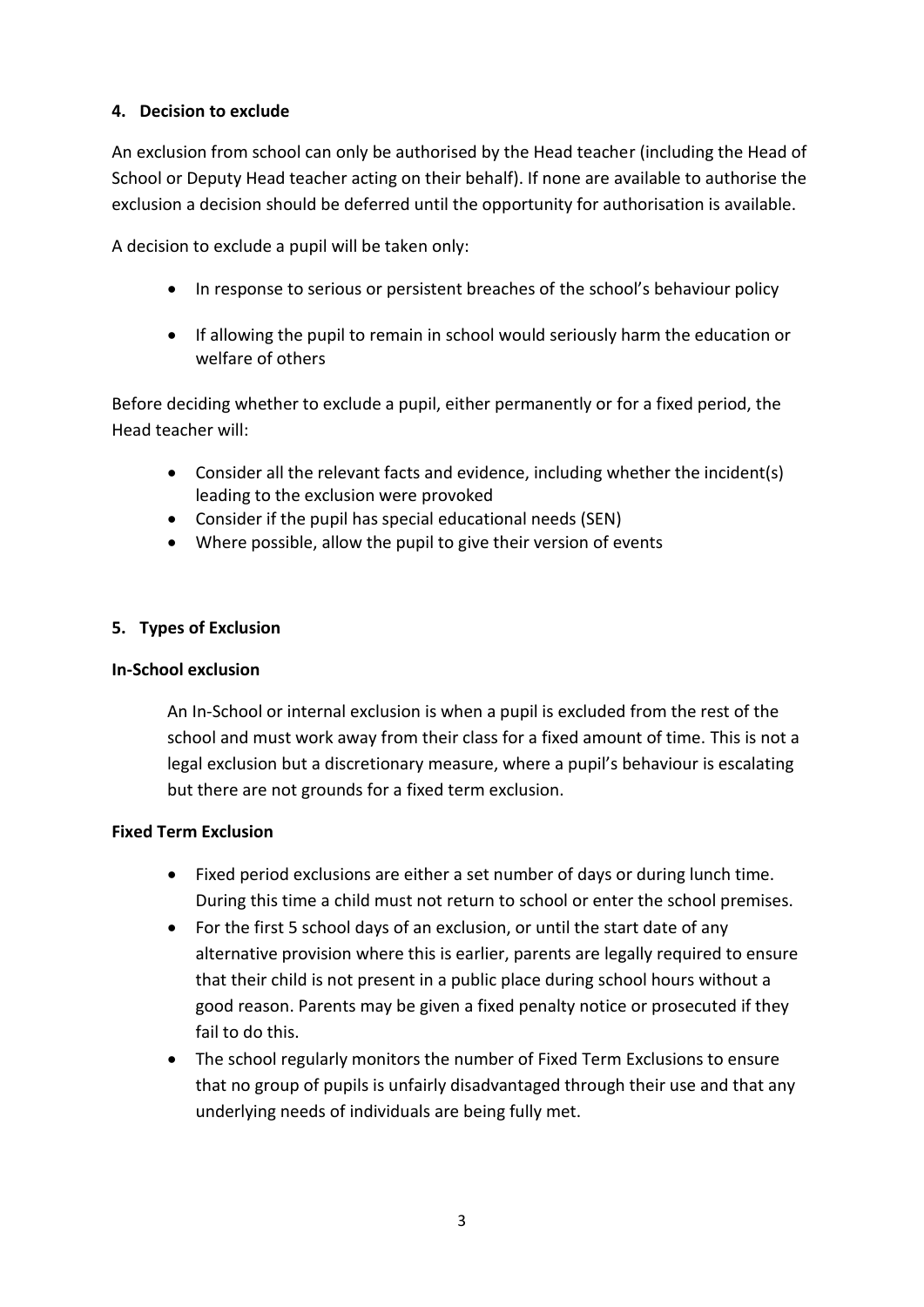#### **Permanent Exclusion**

This can only be authorised by the Head teacher and must only be done after notifying the Chair of Governors of the intention to impose this sanction, although the final decision rests with the Head teacher of the school.

A school will usually only permanently exclude a child as a last resort, after trying to improve the child's behaviour through other means. However, there are exceptional circumstances in which a Head teacher may decide to permanently exclude a pupil because of ongoing issues or even for a 'one-off'' incident.

#### **6. Notification of an Exclusion**

The pupil who has been excluded will have the reason for his/her exclusion explained to them by either the Head teacher or senior staff, so that they understand the nature of their misbehaviour and why it is unacceptable.

- If an incident takes place at the end of the school day or after school that day, the parents of the pupil will be contacted and a meeting with the parents and pupil will be arranged for the next morning to investigate the incident and provide the pupil with an opportunity to discuss what took place and why before a decision to exclude is made.
- Parents will be notified immediately of an exclusion (usually by phone) and a letter will be sent within one school day of the Head teacher's decision. The letter will set out the reasons for the exclusion (it should explain clearly what has happened), the length of the exclusion (in school days) and the date and time the child must return to school.
- This will be done on the day of the exclusion being authorised by either direct phone contact or a face-to-face meeting.
- A written confirmation of the reason(s) for the exclusion will be sent to parents the same day, outlining the reasons for the decision, the date upon which the pupil will be allowed back into school, the procedures for appeal which are open to the parents.
- In the case of a permanent exclusion parents will be notified by the Head teacher in a face-to-face meeting.
- The Chair of Governors will be informed, and a copy of the letter to parents made available.
- The school administrator will record the nature and length of the exclusion on the schools SIMs system
- The exclusion will be reported to the next full Governing Body meeting.
- Work will be set for the pupil to complete at home during a fixed-period exclusion. This will be made available to the parents on the morning following an exclusion.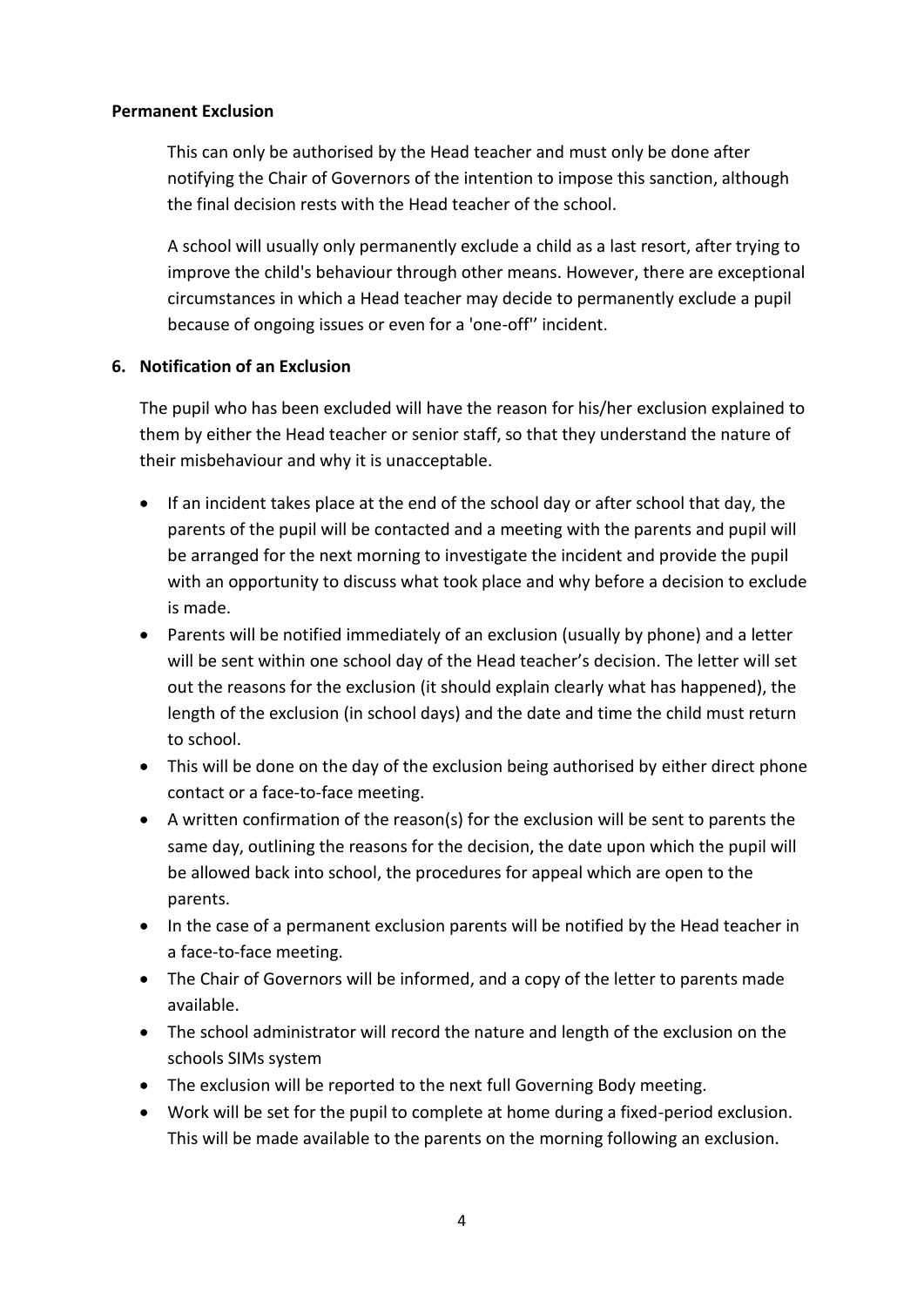#### **For permanent exclusions**

In the case of a permanent exclusion the Head teacher will inform the parents of the decision in a face to-face meeting. The parents will be informed of the decision and the reasons for it. The evidence leading up to the decision will be explained.

- A letter of confirmation will be sent on the same day by first-class post outlining the reasons for the decision, the procedures for appeal which are open to the parents.
- The Chair of Governors and the Chair of the Learning and Wellbeing Committee will be informed, and a copy of the letter to parents made available.
- The school's governing body is required to review the Head teacher's decision and parents may meet with them to explain their views on the exclusion
- the Local Authority must provide full-time education from the sixth day of a permanent exclusion
- A special meeting of a delegated committee of the Governing Body will be called within fifteen working days of the date of exclusion, of which the parents will be notified, in order to consider the decision of the Head teacher

# **7. Pupils Returning from a Fixed Term Exclusion**

All pupils returning from a fixed term exclusion are required to attend a reintegration meeting, accompanied by a parent. This meeting will seek to establish practical ways in which further exclusion can be avoided and behaviour modified to acceptable standards in partnership between pupil, parent and school.

# **8. Appeals**

All correspondence regarding an exclusion from the school will inform parents of their right to appeal to the Governing Body against the decision to exclude. This procedure is clearly set out in the statutory guidance.

#### **9. Exclusions Committee**

The Governing Body delegates authority to a committee comprising at least three governors, of whom the Head teacher shall not be one. The committee is delegated the authority, to consider:

- the report of the Head teacher in respect of the decision to exclude a pupil
- the representations of the parents of the pupil (if present)
- to question those involved, if appropriate
- to allow cross-questioning, and
- to decide either to endorse the decision of the Head teacher, or to direct the Head teacher to reinstate the pupil.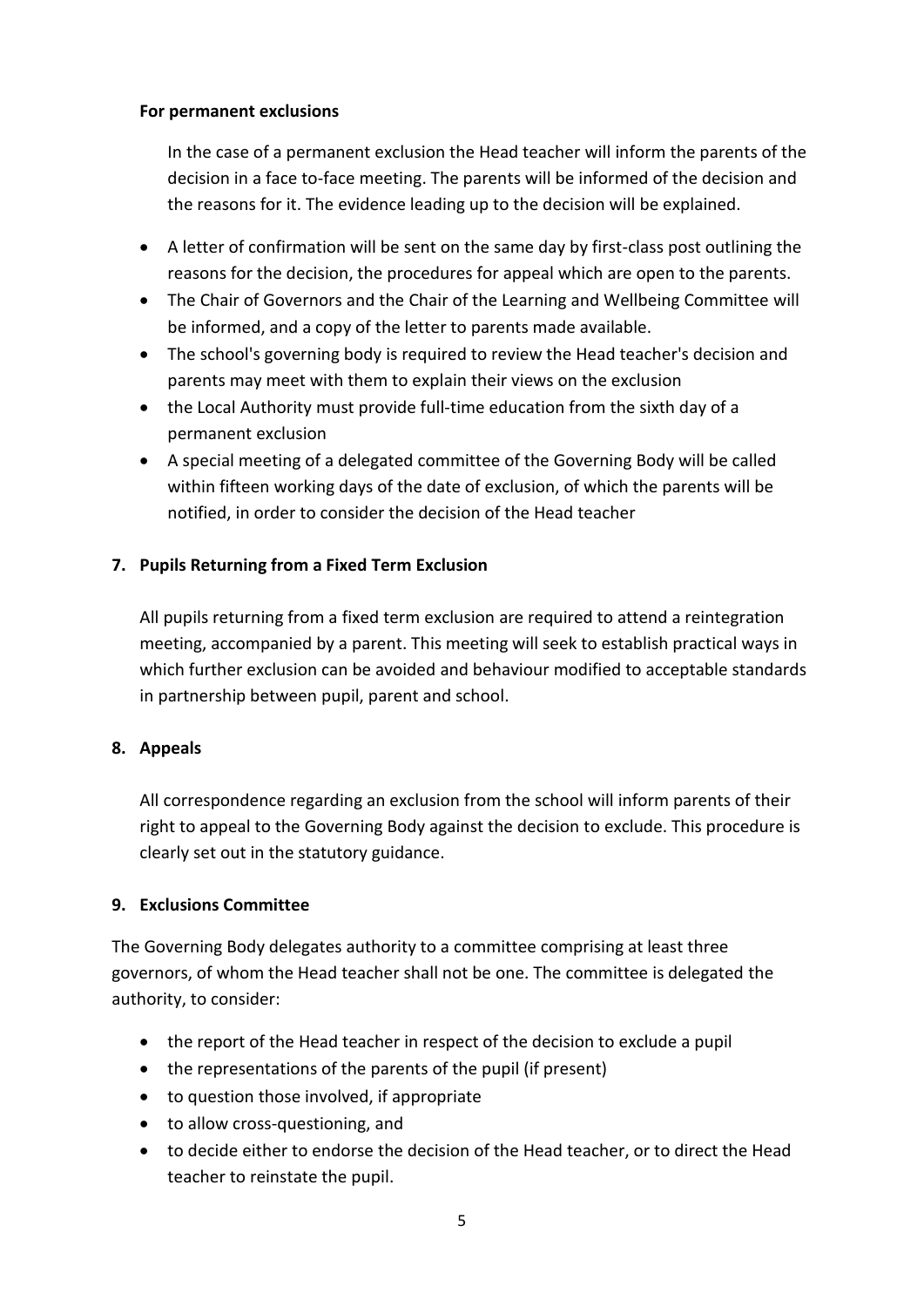# **10. Relationship to other school policies**

The Exclusion Policy should be read in conjunction with the school's Behaviour Policy (including Anti-Bullying) as well as other relevant school policies, particularly the Special Educational Needs Policy, Equal Opportunities Policy and Attendance Policy.

# **11. Monitoring and Review**

The impact of this policy will be reviewed by the governors' Learning and Wellbeing Committee of the Governing Body and through Head Teacher's Reports to Governors

The Head teacher will provide the Committee with regular monitoring reports, which will help it to evaluate the effectiveness of the policy and procedures.

The policy and procedures will be reviewed and amended in the light of such evaluation and in consultation with representatives of all key stakeholders.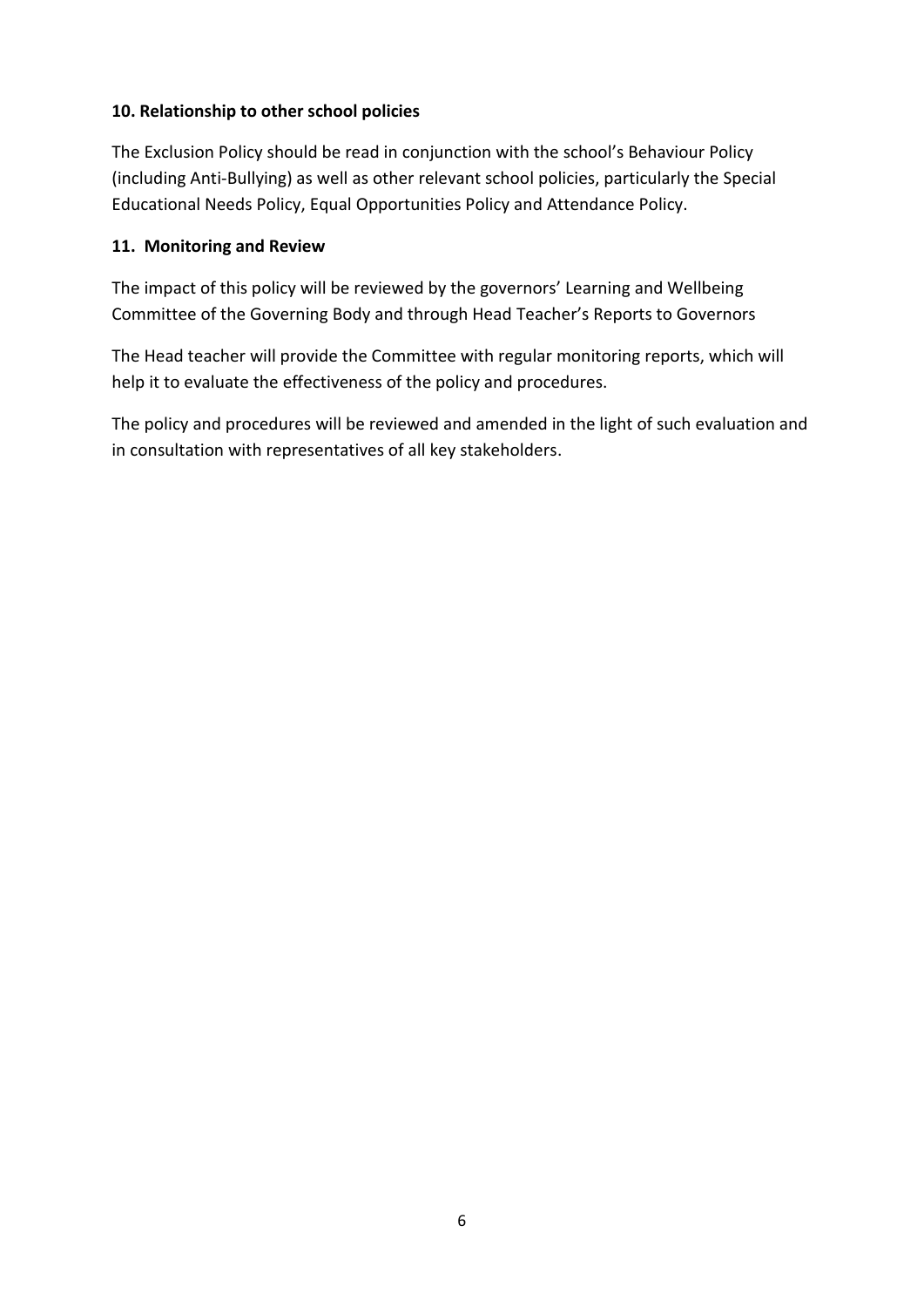#### **Appendix A**

#### **GUIDANCE FOR PARENTS**

#### **Fixed Period Exclusion from school**

• Fixed period exclusions are either a set number of days or during lunch time. During this time your child must not return to school or enter the school premises.

• You will be notified immediately of an exclusion (usually by phone) and a letter must be sent to you within one school day of the Head teacher's decision. The letter should tell you the reasons for the exclusion (it should explain clearly what has happened), the length of the exclusion (in school days) and the date and time when your child must return to school.

• A child cannot be excluded from school for a period of more than 45 school days in any school year (either as a single sanction or cumulative). Once a pupil has reached the limit of 45 days, any subsequent exclusion will result in a permanent exclusion.

# **Long term fixed period exclusions (i.e. more than 15 days):**

• If your child has been excluded for 15 school days or more over a term, then the Governing Body must meet to review the exclusion within 15 school days after the exclusion. The Discipline Committee can decide to uphold the Head teacher's decision or allow your child back in to school (called reinstatement). If your child would miss a public examination, the governors will try to hold the meeting before the date of the examination.

• The committee will have a clerk to record what is said and to ensure that everybody can state their case fairly.

# **Short term fixed period exclusions:**

• If your child has been excluded for between 5.5 - 15 school days in a term (adding together all the exclusions that term), the Governing Body will meet within 50 school days, but only if you (the parent/carer) request to do so to review the exclusion. You are entitled to attend this meeting. Even if your child has returned to school, Governors can still say if they would have upheld the exclusion or not and place a statement of their views on your child's record. The school will write to you with details and the arrangements for this meeting.

• The Local Authority will make arrangements for off-site education from the 6th school day of a fixed period exclusion.

• If your child has been excluded for up to 5 school days, the Governing Body do not have to meet with you. However, you can make written representations if you wish,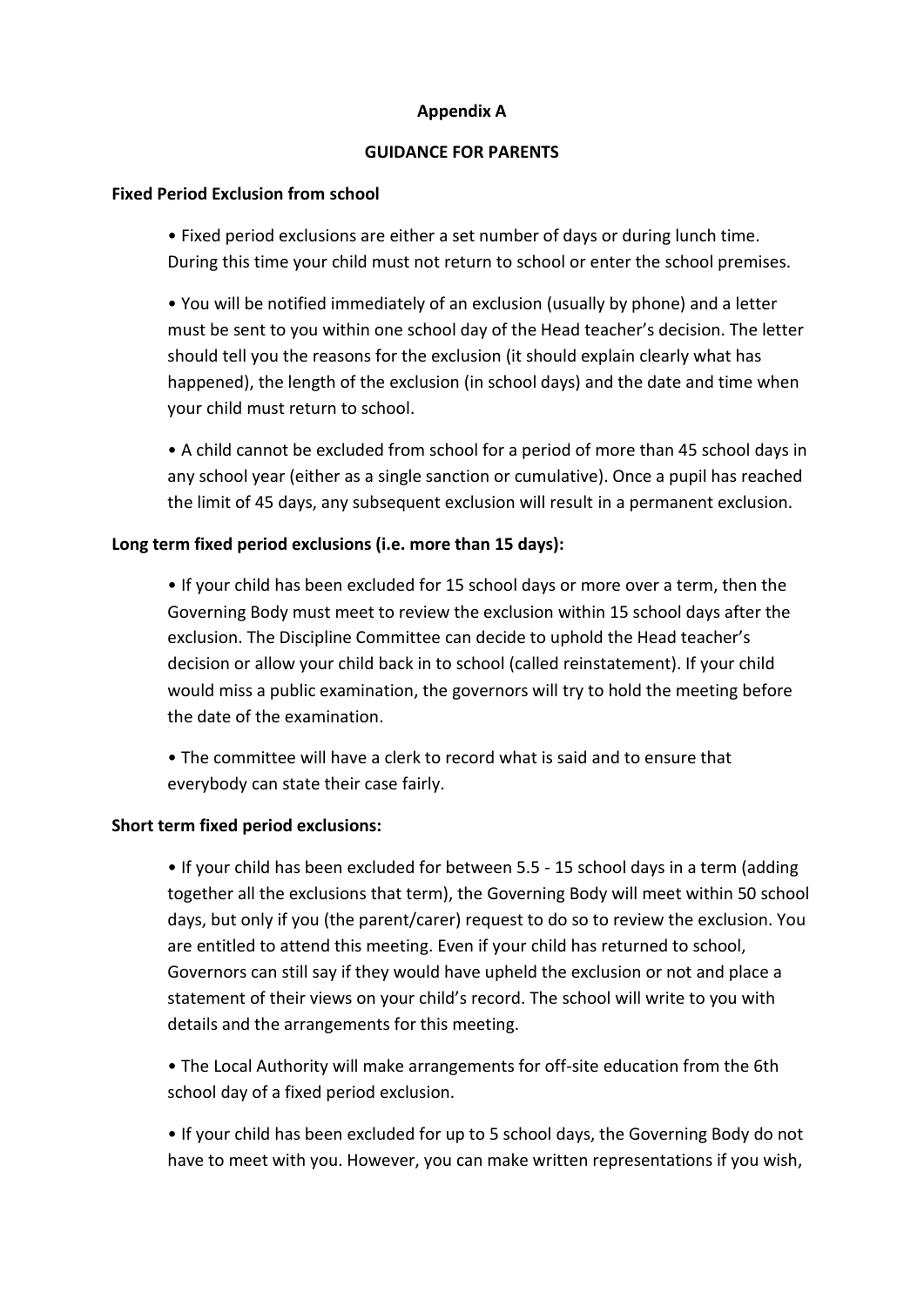which must be considered within 50 days of the decision to exclude. The decision will be placed on your child's file.

# **There is no right to an independent review for fixed period exclusions.**

**•** Details of your child's exclusion will be entered on their school records.

• You have a right to see your child's school record. If you would like to do so, you will need to contact the school direct.

During the first 5 days of an exclusion you must ensure that your child is not in a public place during normal school hours without good reason (This applies whether or not the parent is with the child). A failure to comply with this is an offence and you can be given a fixed penalty notice from the Local Authority.

# **Permanent Exclusion from School**

• Permanent exclusion means that your child cannot return to the school or enter the school premises. Only the Head teacher has the right to exclude your child from school.

• You will be notified immediately of an exclusion (usually by phone) and a letter must be sent to you within one school day informing you of the decision to permanently exclude your child from school and the reasons why this happened.

• The Governing Body must meet within 15 school days of a Head teacher's decision to permanently exclude a child. You will be invited to attend this meeting with a friend or legal representative, as well as sending a written statement if you wish. The school will write to you with details and the arrangements for this meeting.

• After the Governor's meeting, you will receive a letter from the Clerk to Governors' stating the decision reached by the Governing Body and the reasons why. If the Governing Body uphold the Head teacher's decision to exclude, then you have the right to have the Head teacher's decision reviewed by an Independent Review Panel (IRP).

• The Clerk to the Governors' will write to you to let you know when you must lodge your review by. This is within 15 school days of being officially notified by the Governing Body in writing.

• The role of the IRP, as an impartial body, is to review the decision of the Governing Body. The panel, in reviewing the decision, can make one of three decisions, which are: -

- Uphold the decision of the Governing Body;
- Recommend that the Governing Body reconsiders the matter, or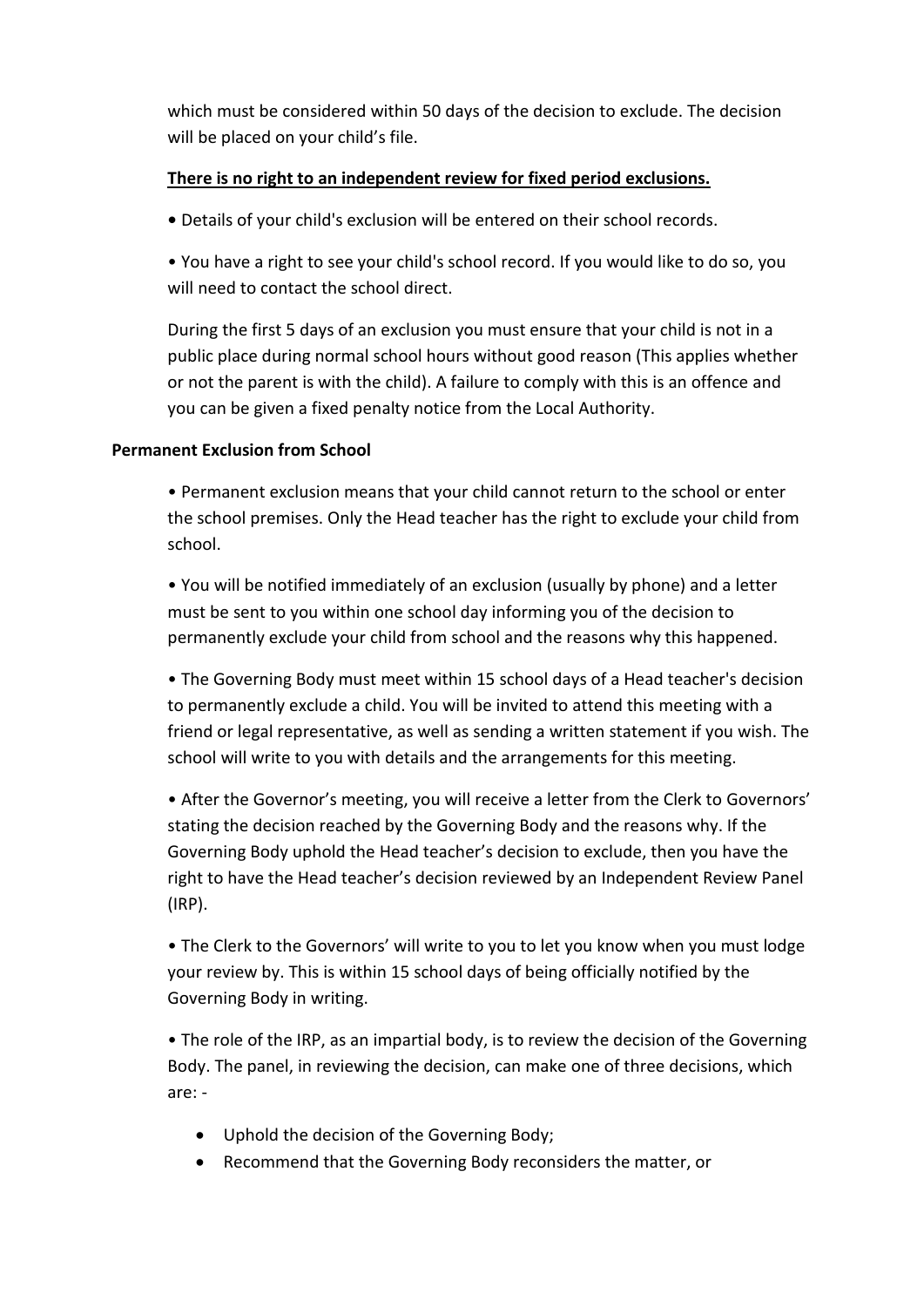• If it considers that the decision of the Governing Body was flawed, when considered in the light of the principles applicable on an application for judicial review, the IRP can quash the decision of the Governing Body and direct the Governing Body to reconsider the matter.

If you do not wish to have the exclusion reviewed, your child will be taken off roll at the school from which they were permanently excluded, the day after the Review period expires.

If you decide to have the decision reviewed, your child's name cannot be removed from the school roll until after the outcome of your IRP is known or the period within which the right of review has elapsed (unless you formally waive your right to have the decision reviewed at an earlier date).

The school has to provide education for your child for the first five school days of the exclusion. This is usually done by work being sent home to complete. The Local Authority will contact you in order to arrange provision from the 6th day and to discuss your child's needs to continue his/her education.

You have the right to see your child's school records. You will need to contact the school direct if you wish to see these records.

#### **Pupils with special educational needs**

Schools should avoid permanently excluding pupils with an Education, Health and Care Plan. Where a child is excluded, the Head teacher should use the period between his decision to exclude and the meeting of the Governing Body, to work with the Local Authority to see whether more support can be made available or whether the Plan can be changed to name a new school.